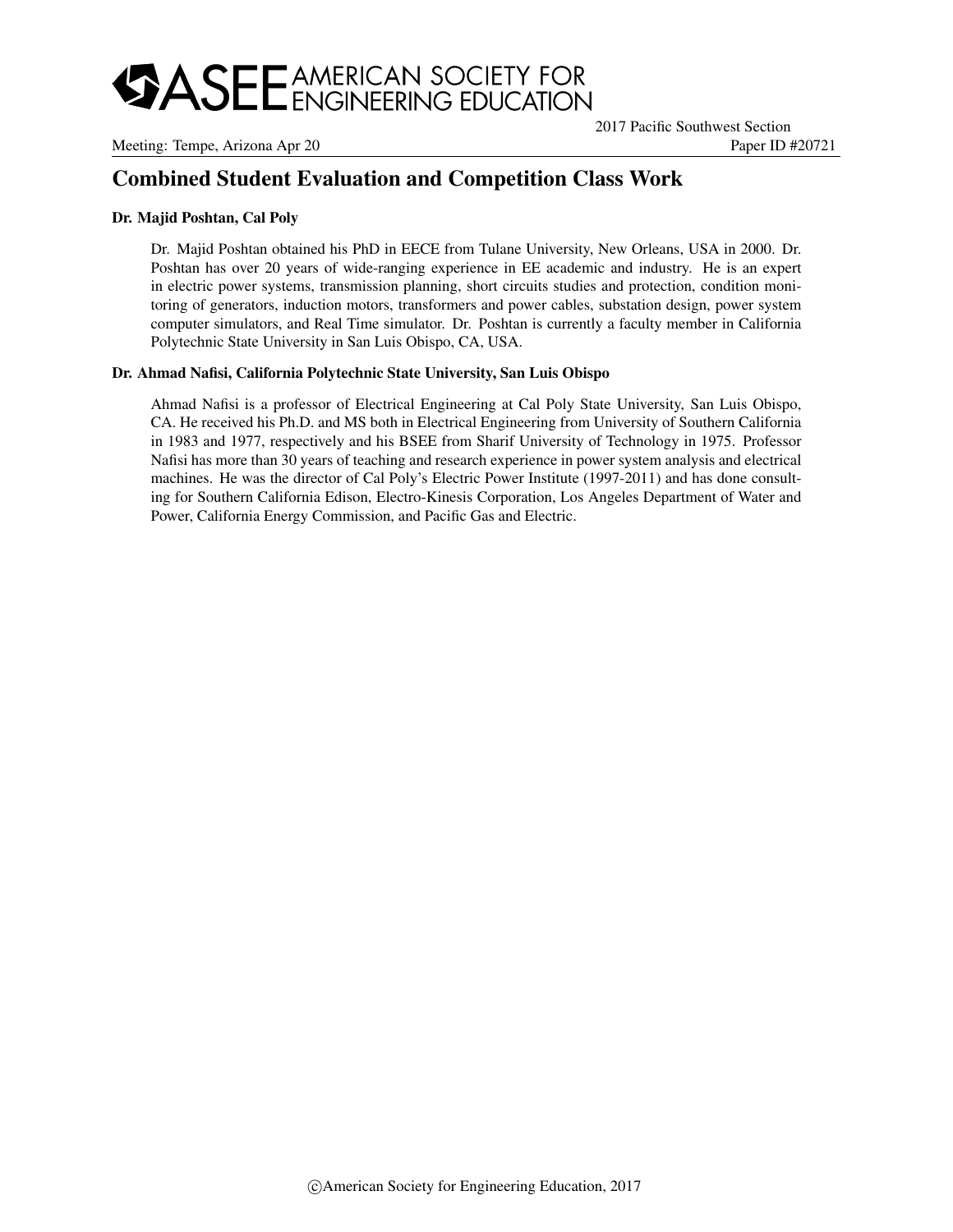# **Competitive Teamwork Assessment of Class Work in Electrical Engineering**

Majid Poshtan, Ahmad Nafisi, EE Department, Cal Poly, San Luis Obispo, CA

### **Abstract**

The authors applied an innovative testing method in three different electrical engineering courses that benefited the students' learning and evaluation. The testing is called Class-Work (CW) and is designed for assessing two-student teams for better understanding the content, answering questions efficiently, and working as teams in a competitive in-class environment. The evaluation method is a function of accuracy and speed. The grades from the test reflect the participants' knowledge on the content, their ability in team working and their skills for fast investigation. The results are discussed for three separate electrical engineering courses. The proposed method added some enjoyment to the class and reduced the stress of the quiz. Because of its completive nature, it discourages possible cheating.

### **Class work assessment**

Assessment is one of the three major tasks of all educators [1]. The other two are "Motivation" and "Education". The classical assessment is based on grading the knowledge, indifferent of the speed. Considering the time given for a certain task could give the instructor another dimension to students' assessment. Speed is a more tangible element of competition than grading that motivates many students. The motivation for learning is an output of many other inputs, such as achieving higher GPA, gaining of knowledge, and of course, graduating from school. The existing evaluation methods motivate most of the students, but can also cause unexpected results, such as discouraging student-to-student interaction. Moreover, it may discourage team working and sharing of ideas and knowledge. The standard evaluation method in our current education system – which includes regular tests and quizzes – is a single variable function between student and teacher. The author of this paper proposes a method of assessment that changes the single variable function to a multivariable function of the teacher, student, and class. In the proposed method of assessment, the teacher combines evaluation and competition in a form of Class Work (CW). Unlike simple assessment, CW is a function of the team working, speed, and the participation of all the students in the class. The combination of competition and evaluation creates excitement, which amplifies the motivation. The authors applied this idea by randomly assigning the students into groups of two members and letting them work together on a quiz during the class. The students obtain extra credit inversely proportional to the time they spend on the CW. Hence, the faster they submit the quiz, the greater bonus points they achieve. In Equation 1, the bonus points decrease exponentially from its maximum to zero based on the order (rank) of submitting the quiz to the instructor. The authors chose an exponential distribution of the bonus point as a function of the rank of the teams because it has similar nature to the popular *Poisson* probability distribution time between events [2,3].

Final Grade = Grade 
$$
\left[1 + Max_{Bonus} * \left(e^{\frac{\pi \left(1 - \frac{(Class\ Average\ Grade}{Grade} + rank\right)}{Number\ of\ teams}})\right)\right]
$$
 (1)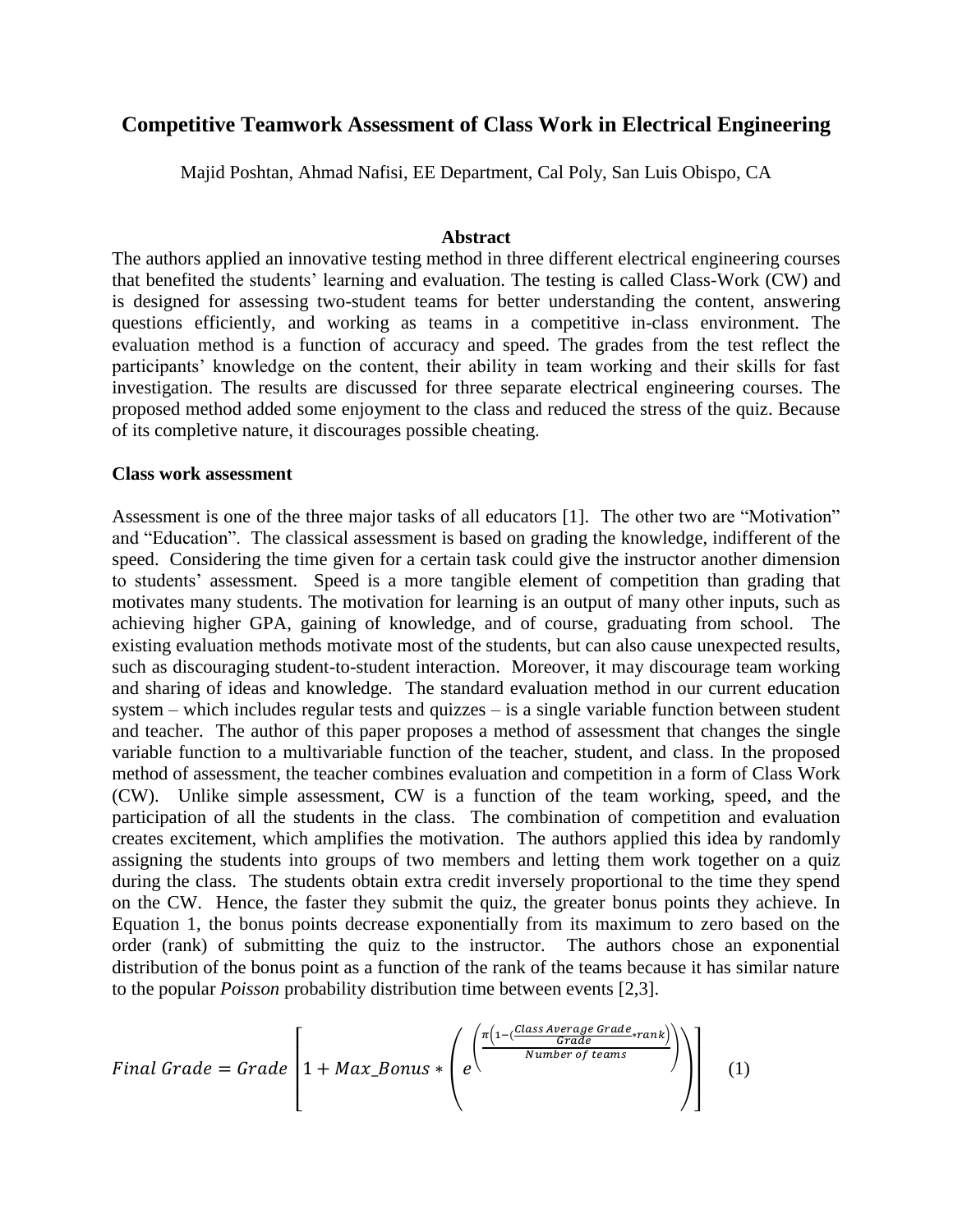The mean number of events per interval in Poisson probability distribution is equal to one in this paper, which is equal to the rank of the team [4,5]. The act of submitting a completed quiz to the instructor is considered as the "event" in Poisson probability distribution. The authors have proposed a modification to Poisson probability distribution by modifying the rank by the factor of the grade achieved by the team over the average grade of the class for the same quiz. That means the rank is weighted by the average class grade of the quiz. It normalizes an individual grade with the average grade of the same quiz in the same class. For example, in Table 1, the fourth team (Team D) out of 16 participating teams, achieved full grade of 10/10 in the quiz, while the average grade was 8.0/10. Using Eq. 1, the rank of Team D was upgraded to 3.2, i.e.  $3.2 = (4) (8.0/10)$ . For the same Team D, the final grade is:

$$
Final\,Grade = 10\left[1 + 20\% * \left(e^{\frac{\pi \left(1 - \left(\frac{8}{10} * 4\right)}{16}\right)}\right)\right] = 11.1 = 10 + 1.1(Bonus)
$$

The rank modification is applied to prevent the students to rush in submitting incomplete answers. In case a team achieves an initial grade equal to the average of the class, then its rank is not modified.

#### **Sample Tests and Numerical Results on Three Courses**

Tables 1,2 and 3, and figures are the results of three different CWs in three courses in Electrical Engineering department. The tables show the related data for each CW, and the figures show the maximum grade for each rank. Table 1 shows the grades of CW 1 in ee255-01-W2017. Max Grade includes the maximum initial grade (same for all students) plus the maximum bonus achievable for a rank. For example, Team C with a rank of 3 has achieved 10/10 plus 1.4/1.4 bonus. As it shows in the table, Team C achieved a higher bonus than Team B with a rank of 2. For Team B, the initial grade is 5/10 and the bonus is 0.6/1.6 .It means speed and accuracy are both important factors to gain a greater bonus.

| ee255-01-W2017 |                |            |                              | CW1                                  | Max. Grade is 10                      |                      |                            |
|----------------|----------------|------------|------------------------------|--------------------------------------|---------------------------------------|----------------------|----------------------------|
|                |                |            |                              |                                      |                                       |                      |                            |
| <b>Teams</b>   | Rank           | # of Teams | <b>Your Initial</b><br>Grade | <b>Max Available</b><br><b>Bonus</b> | <b>Max Grade</b><br><b>With Bonus</b> | Your<br><b>Bonus</b> | <b>Your Final</b><br>Grade |
| A              | 1              | 16         | 8                            | 2.0                                  | 12.0                                  | 2.0                  | 10.0                       |
| B              | $\overline{2}$ | 16         | 5                            | 1.7                                  | 11.7                                  | 1.3                  | 6.3                        |
| C              | 3              | 16         | 10                           | 1.5                                  | 11.5                                  | 1.5                  | 11.5                       |
| D              | $\overline{4}$ | 16         | 10                           | 1.3                                  | 11.3                                  | 1.3                  | 11.3                       |
| E              | 5              | 16         | 10                           | 1.1                                  | 11.1                                  | 1.1                  | 11.1                       |

#### Table 1: ee255-01-W2017 CW1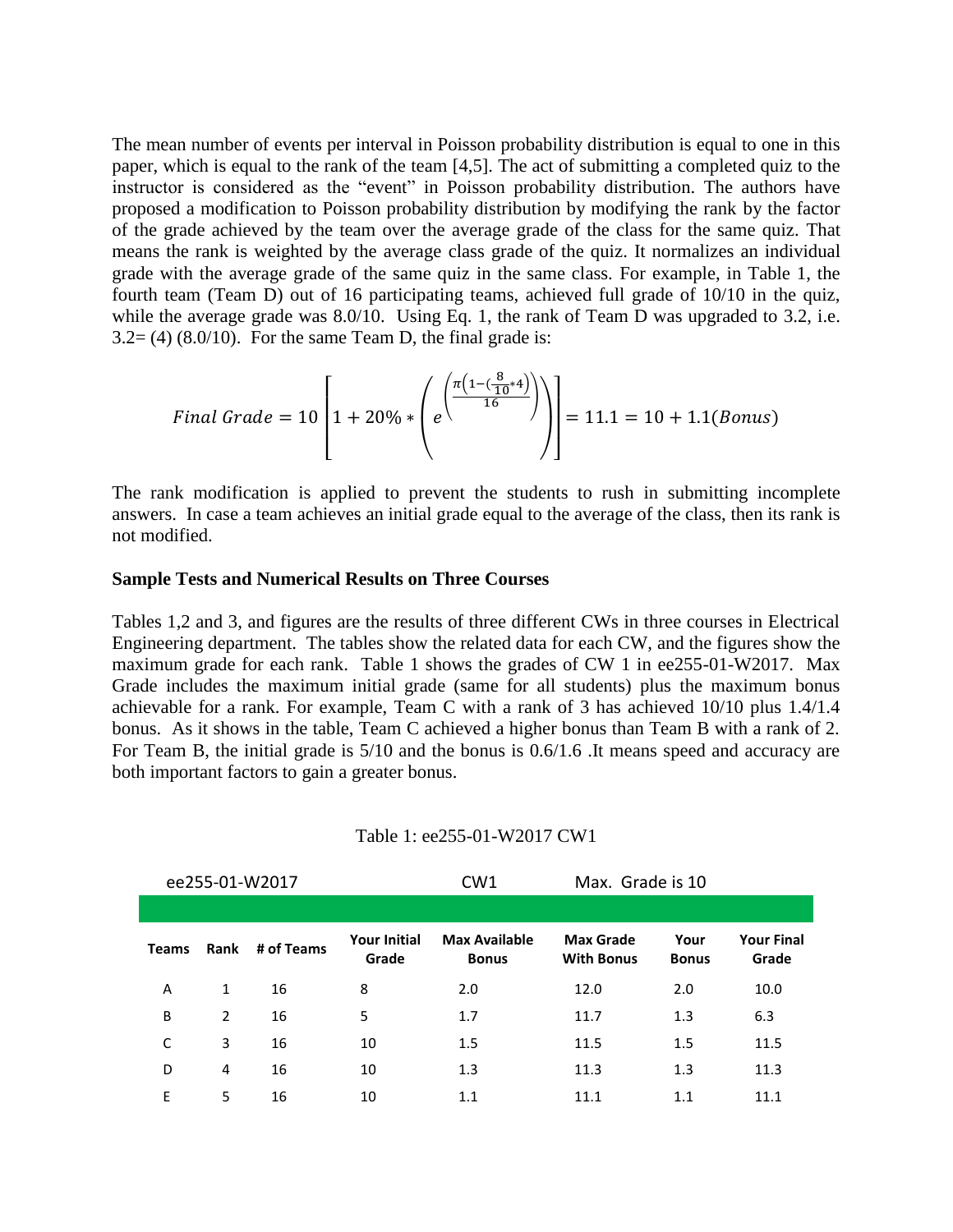| F                                   | 6  | 16  | 10 | 0.9 | 10.9 | 1.0 | 11.0  |
|-------------------------------------|----|-----|----|-----|------|-----|-------|
| G                                   | 7  | 16  | 10 | 0.8 | 10.8 | 0.8 | 10.8  |
| Н                                   | 8  | 16  | 9  | 0.7 | 10.7 | 0.6 | 9.6   |
| I                                   | 9  | 16  | 6  | 0.6 | 10.6 | 0.2 | $6.2$ |
| J                                   | 10 | 16  | 5  | 0.5 | 10.5 | 0.1 | 5.1   |
| К                                   | 11 | 16  | 10 | 0.4 | 10.4 | 0.5 | 10.5  |
| L                                   | 12 | 16  | 7  | 0.4 | 10.4 | 0.2 | 7.2   |
| M                                   | 13 | 16  | 8  | 0.3 | 10.3 | 0.2 | 8.2   |
| $\mathsf{N}$                        | 14 | 16  | 5  | 0.3 | 10.3 | 0.0 | 5.0   |
| $\circ$                             | 15 | 16  | 5  | 0.2 | 10.2 | 0.0 | 5.0   |
| P                                   | 16 | 16  | 6  | 0.2 | 10.2 | 0.0 | 6.0   |
| <b>Average of Initial Grades is</b> |    | 7.8 |    |     |      |     |       |

**Average available Bonus is 0.8**

**Average Obtained Bonus is 0.7**

**Average Grades W Bonus is 8.4**



Figure 1: Final Grade for Each Team & Max. Grade for Each Rank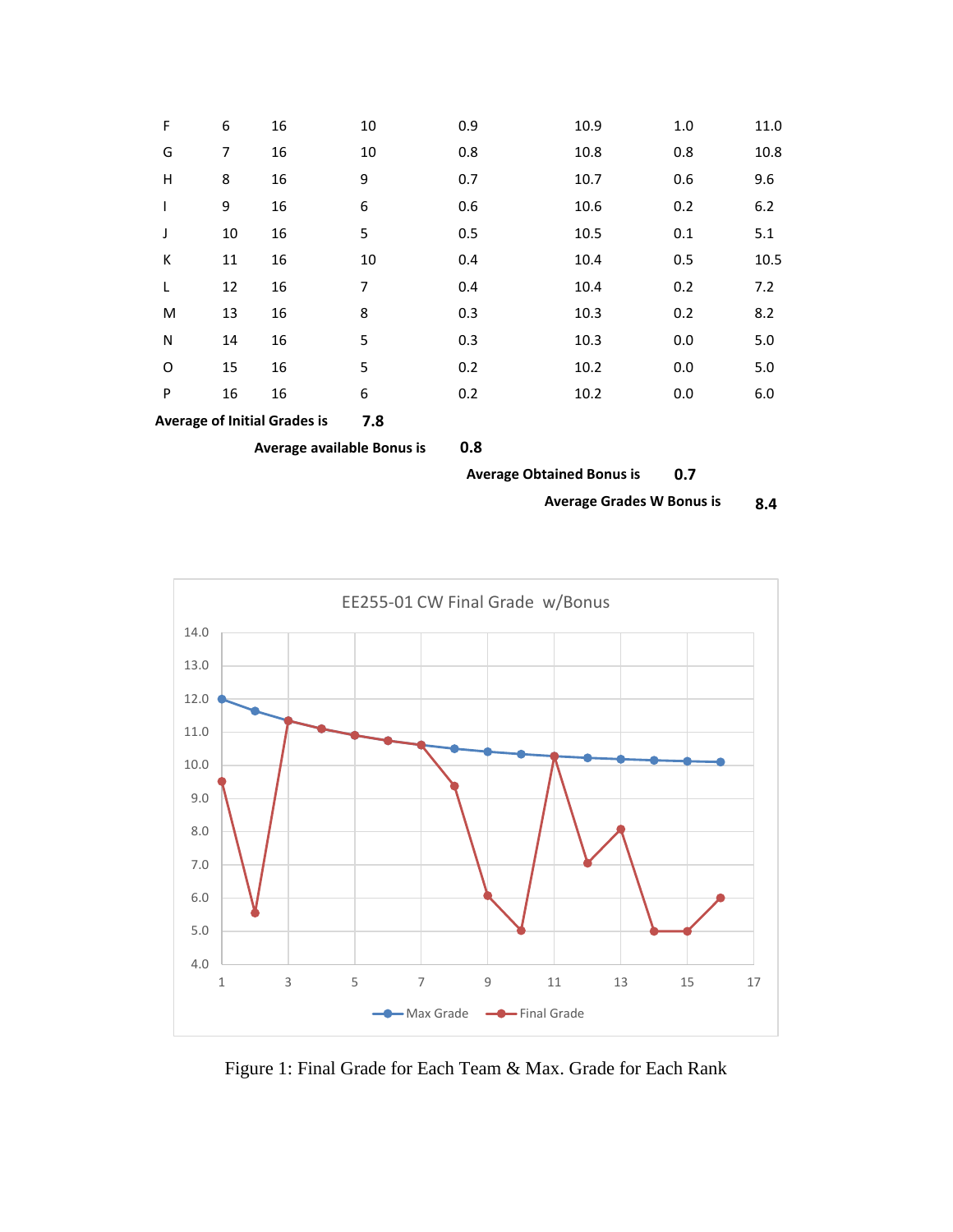Table 2 shows the grades of CW 1 in ee211-01-W2017. The maximum initial grade without any bonus point is 20 and the average grade of the class is 17.

|                                             |                | ee211-01-W2017 |                              | CW1                                  | Max. Grade is 20                      |                      |                            |
|---------------------------------------------|----------------|----------------|------------------------------|--------------------------------------|---------------------------------------|----------------------|----------------------------|
|                                             |                |                |                              |                                      |                                       |                      |                            |
| <b>Teams</b>                                | Rank           | # of Teams     | <b>Your Initial</b><br>Grade | <b>Max Available</b><br><b>Bonus</b> | <b>Max Grade</b><br><b>With Bonus</b> | Your<br><b>Bonus</b> | <b>Your Final</b><br>Grade |
| Α                                           | $\mathbf{1}$   | 14             | 20                           | 2.0                                  | 22.0                                  | 2.0                  | 22.0                       |
| B                                           | $\overline{2}$ | 14             | 17                           | 1.6                                  | 21.6                                  | 1.5                  | 18.5                       |
| C                                           | 3              | 14             | 17                           | 1.3                                  | 21.3                                  | 1.2                  | 18.2                       |
| D                                           | 4              | 14             | 20                           | 1.1                                  | 21.1                                  | 1.1                  | 21.1                       |
| E                                           | 5              | 14             | 18                           | 0.9                                  | 20.9                                  | 0.8                  | 18.8                       |
| F                                           | 6              | 14             | 18                           | 0.8                                  | 20.8                                  | 0.7                  | 18.7                       |
| G                                           | 7              | 14             | 20                           | 0.6                                  | 20.6                                  | 0.6                  | 20.6                       |
| $\mathsf{H}$                                | 8              | 14             | 16                           | 0.5                                  | 20.5                                  | 0.4                  | 16.4                       |
| L                                           | 9              | 14             | 14                           | 0.4                                  | 20.4                                  | 0.2                  | 14.2                       |
| J                                           | 10             | 14             | 18                           | 0.4                                  | 20.4                                  | 0.3                  | 18.3                       |
| K                                           | 11             | 14             | 14                           | 0.3                                  | 20.3                                  | 0.1                  | 14.1                       |
| L                                           | 12             | 14             | 18                           | 0.2                                  | 20.2                                  | 0.2                  | 18.2                       |
| M                                           | 13             | 14             | 16                           | 0.2                                  | 20.2                                  | 0.1                  | 16.1                       |
| N                                           | 14             | 14             | 12                           | 0.2                                  | 20.2                                  | 0.0                  | 12.0                       |
| <b>Average of Initial Grades is</b><br>17.0 |                |                |                              |                                      |                                       |                      |                            |
| Average available Bonus is                  |                |                | 0.8                          |                                      |                                       |                      |                            |
|                                             |                |                |                              | <b>Average Obtained Bonus is</b>     | 0.7                                   |                      |                            |
|                                             |                |                |                              |                                      | <b>Average Grades W Bonus is</b>      |                      | 17.7                       |

## Table 2: ee211-01-W2017 CW1

The results have two dimensions and provide a better view of the students' performance. For example, Team N with a rank of 14 among 14 teams achieved no bonus and the lowest grade. The results provide more information about the performance of the students. For example, Team N shows significantly low performance in knowledge and speed.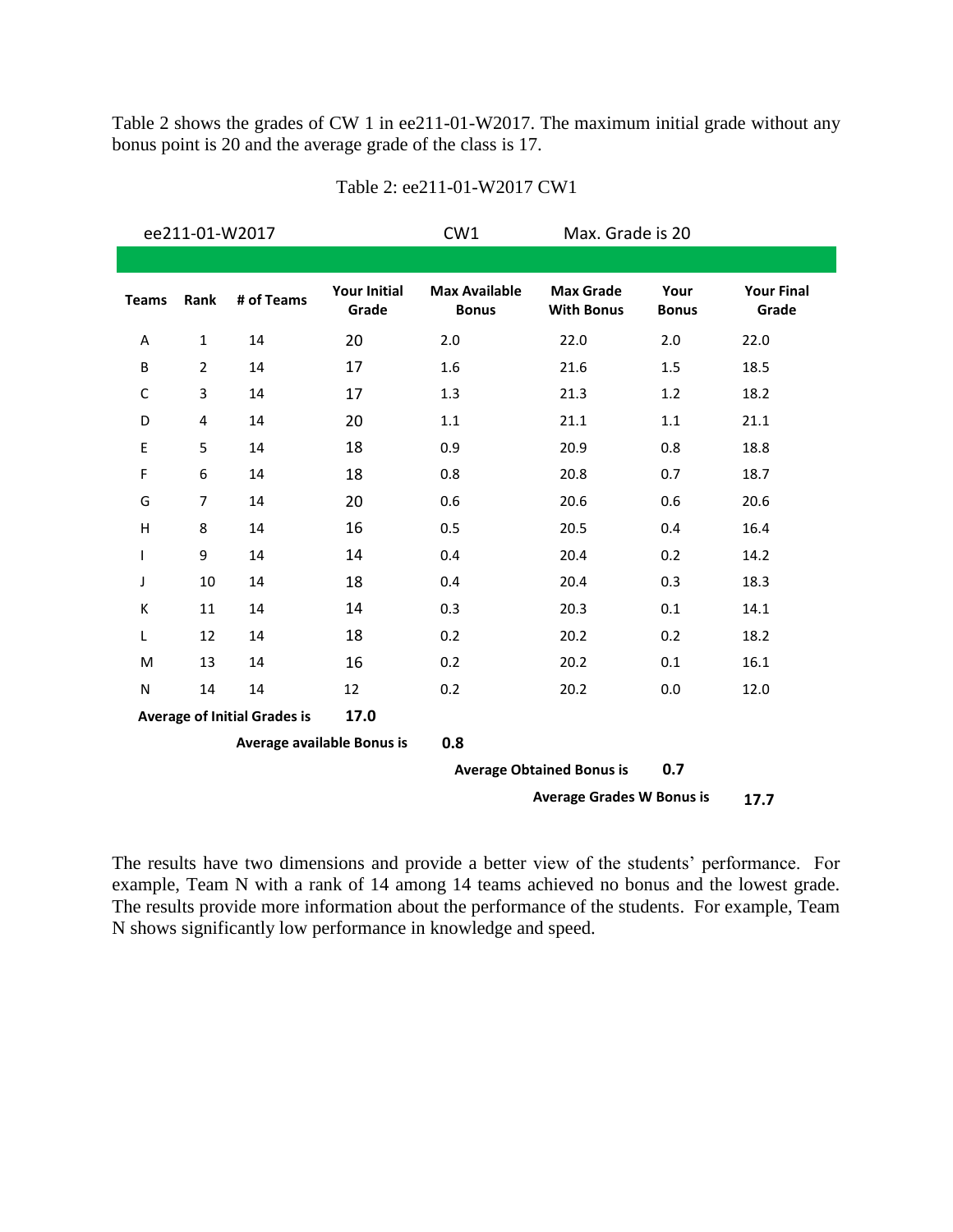

Figure 2: Final Grade for Each Team & Max. Grade for Each Rank

Table 3 shows the grades of CW 1 in ee211-02-W2017. The maximum grade without any bonus is 20, the average class grade is 17.1, and the maximum grade with bonus is 24.

| ee211-02-W2017                      |                |               |                              | CW <sub>1</sub>                      | Max. Grade is 20                      |                      |                        |
|-------------------------------------|----------------|---------------|------------------------------|--------------------------------------|---------------------------------------|----------------------|------------------------|
|                                     |                |               |                              |                                      |                                       |                      |                        |
| <b>Teams</b>                        | Rank           | # of<br>Teams | <b>Your Initial</b><br>Grade | <b>Max Available</b><br><b>Bonus</b> | <b>Max Grade</b><br><b>With Bonus</b> | Your<br><b>Bonus</b> | Your<br>Final<br>Grade |
| A                                   | $\mathbf{1}$   | 10            | 20                           | 2.0                                  | 22.0                                  | 2.0                  | 22.0                   |
| B                                   | $\overline{2}$ | 10            | 20                           | 1.5                                  | 21.5                                  | 1.5                  | 21.5                   |
| C                                   | 3              | 10            | 18                           | 1.2                                  | 21.2                                  | 1.1                  | 19.1                   |
| D                                   | 4              | 10            | 15                           | 0.9                                  | 20.9                                  | 0.6                  | 15.6                   |
| E                                   | 5              | 10            | 18                           | 0.7                                  | 20.7                                  | 0.6                  | 18.6                   |
| F                                   | 6              | 10            | 20                           | 0.5                                  | 20.5                                  | 0.5                  | 20.5                   |
| G                                   | 7              | 10            | 19                           | 0.4                                  | 20.4                                  | 0.4                  | 19.4                   |
| H                                   | 8              | 10            | 18                           | 0.3                                  | 20.3                                  | 0.2                  | 18.2                   |
| I                                   | 9              | 10            | 15                           | 0.2                                  | 20.2                                  | 0.1                  | 15.1                   |
| J                                   | 10             | 10            | 8                            | 0.2                                  | 20.2                                  | 0.0                  | 8.0                    |
| <b>Average of Initial Grades is</b> |                |               | 17.1                         |                                      |                                       |                      |                        |

## Table 3: ee211-02-W2017 CW1

**Average available Bonus is 0.8**

**Average Obtained Bonus is 0.7**

**Average Grades W Bonus is 17.8**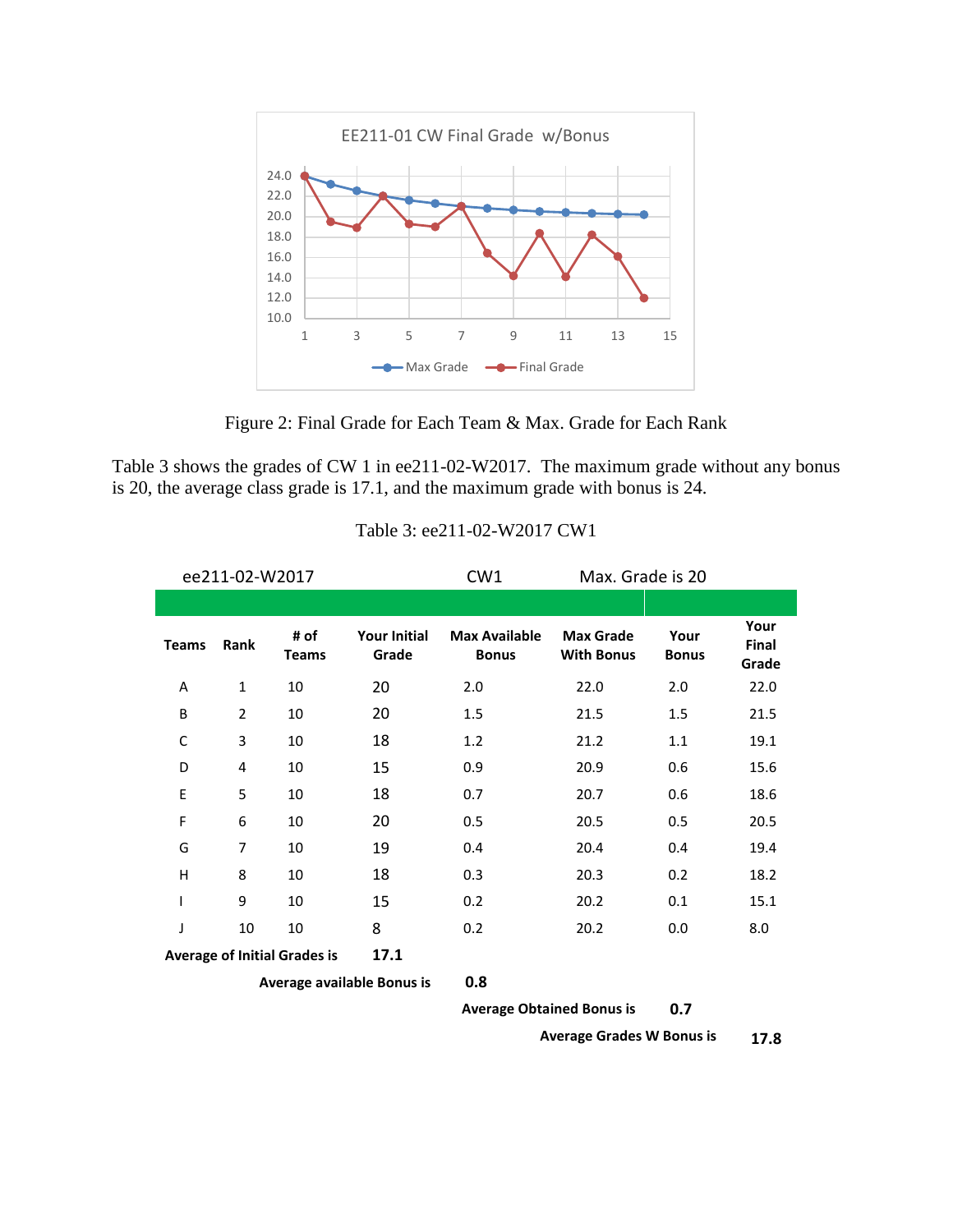

Figure 3: Final Grade for Each Team & Max. Grade for Each Rank

The assessment encourages diligence as well as it tests time-management skills. The problems given for CW are usually selected from the most recent subject that has been discussed during the previous lecture. The subject needs to be reviewed and practiced by the students for a credit with the same weight as a normal quiz described in the syllabus. The CW is slightly different than normal quiz in the sense that it is a group work and the teams can use their notes and textbooks. Other than the competition for a quick submission, there are other benefits in CW. The given problems are designed such that the students will gain some self-education skills. The CW's is given in the following class after the lecture on the subject. Students are aware of the subject to be asked and the date. Hence, this requires preparation for the quiz as well as complete attention to the lecture. There is usually a small part in CW that is not covered in the lecture but is discussed in the textbook. This part incentivizes individual students to read through the chapter and become well-acquainted with the textbook, rather than rely solely on the professor and class notes. In summary, the CW is a multiple-part and team-working task. It contains an individual reading assignment, choosing a teammate, attending the following lecture, listening carefully to the lecture, understanding the problem, getting help from the text, and solving the problem in the shortest possible time. The CW is submitted before the end of the class time and has no make-up option for absentees. The CW grades clearly reflect the students' team-working skills, their understanding of the subject, their responsibility in reading the text, and their dedication to the class, and speed. There is no reason for cheating because of the competitive nature of CW. It also allows the instructor to know the students better and observe their performance as a judge and not as an evaluator. It minimizes the requests for grade changes or make-ups. Students can clearly see that lack of preparation would cause damage to themselves as well as to their teammates. Teammates check each other and communicate effectively to ensure their success. In addition to the bonus point, the first three winning teams are introduced to the class and receive an acknowledgment from the instructor. The other byproduct of CW is a realistic feedback of the teaching quality of the instructor. It illustrates how effective the lecture is to the success of the competition. Keeping the record for class attendance is another byproduct of CW, which holds the students accountable for missing one. The ranking may be remodified again in case one or two members of a team have disabilities. The modification for